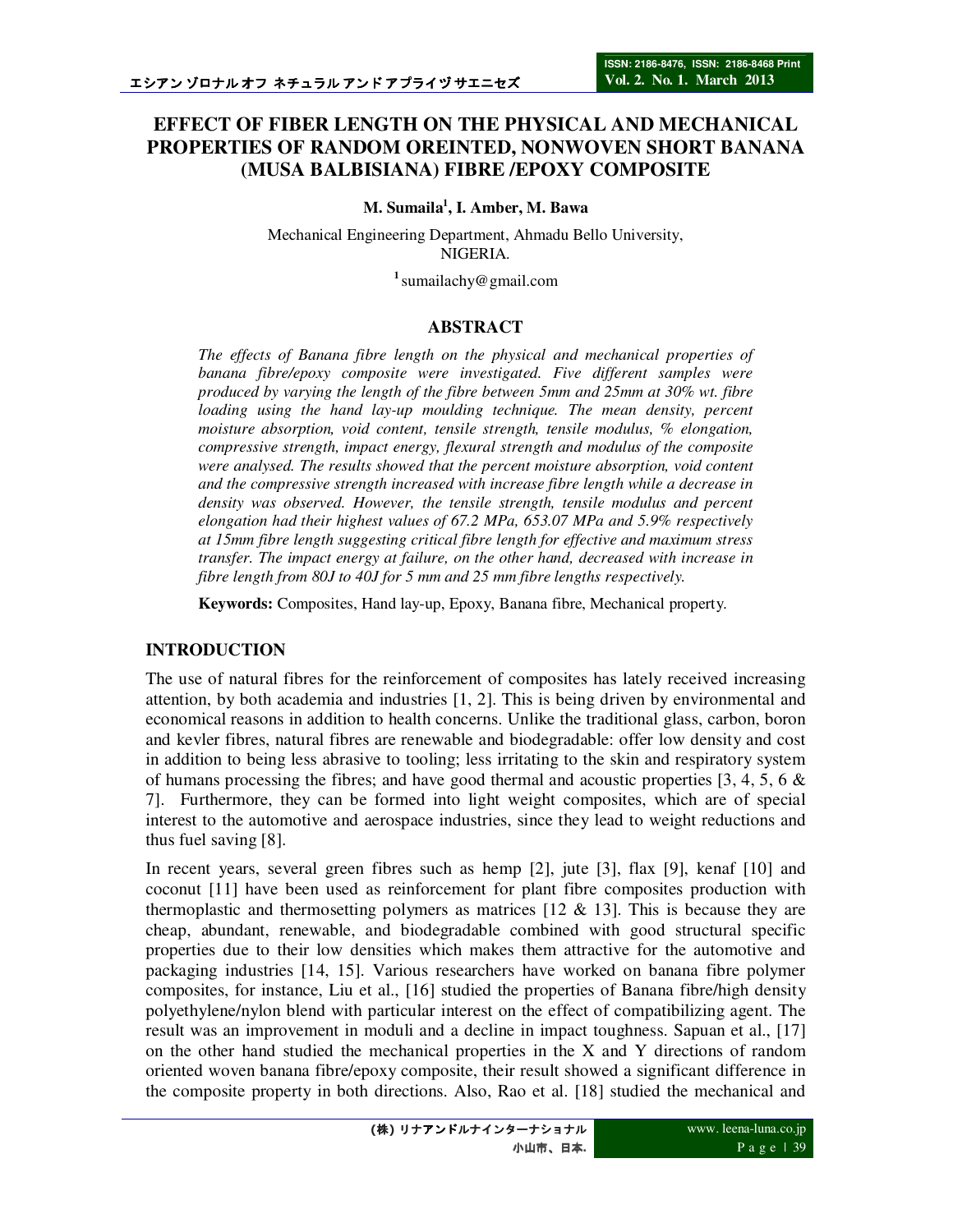dielectric properties of vakka, sisal, bamboo and banana fibre reinforced polyester composite at different fibre loading. They found that the tensile and flexural properties increased with increasing fibre loading while the dielectric property declined with each fibre addition. Literature is deficient on the effects of fibre length on the properties of banana fibre/epoxy composite, hence this study is to explore this desideratum. The reason being that for every fibre reinforced polymer composite system, there exist a critical fibre length for maximum stress transfer at which the fibre develops a fully stressed conditions in the matrix [19]. Below this critical value the fibre may be strained above its limits due to the fact that only a fraction of its length is available for load bearing and above which it results in agglomeration, inefficient reinforcement and poor dispersion of the fibre in the matrix thus increasing fibrefibre friction which acts as stress risers and crack initiation and propagation sites [20].

### **MATERIALS AND METHODS**

#### **Banana Fibre Extraction**

Mature banana pseudo-stem was obtained from the farm, and was cut to a length of 50cm sliced longitudinally into four pieces and each was totally submerged in water for 15 days, after which the stems were removed from the water and were loosened by swishing back and forth in a pool of tap water. They were subsequently sun dried for eight hours and further loosened by manual combing. The extracted fibres were then treated with 5% sodium hydroxide (NaOH) solution for four (4) hours, under total immersion condition to avoid oxidation of the fibre, after which it was washed in overflowing tap water until neutral pH is attained [21]. The treated fibres were then dried in an oven for 24 hours at  $105^{\circ}$ C to remove free water, and were subsequently cut into lengths of 5, 10, 15, 20 and 25mm and stored separately in an air tight container. The properties of the banana fibre used in this study is given in table 1.

| Properties              | Banana fibre |
|-------------------------|--------------|
| Cellulose $(\%)$        | $62 - 64$    |
| Hemi cellulose $(\%)$   | 19 [22]      |
| Lignin $(\%)$           | 5            |
| Moisture content $(\%)$ | $10 - 11.5$  |
| Density $(g/cm^3)$      | 1.35         |
| Flexural modulus (GPa)  | $2 - 5$      |
| Microfibrillar angle    | 11[22]       |
| Lumen size (mm)         | 5[22]        |
| Tensile strength (MPa)  | 53.7         |
| Young's modulus (GPa)   | 3.48         |

|  |  | Table 1. Properties of banana |  |  |
|--|--|-------------------------------|--|--|
|--|--|-------------------------------|--|--|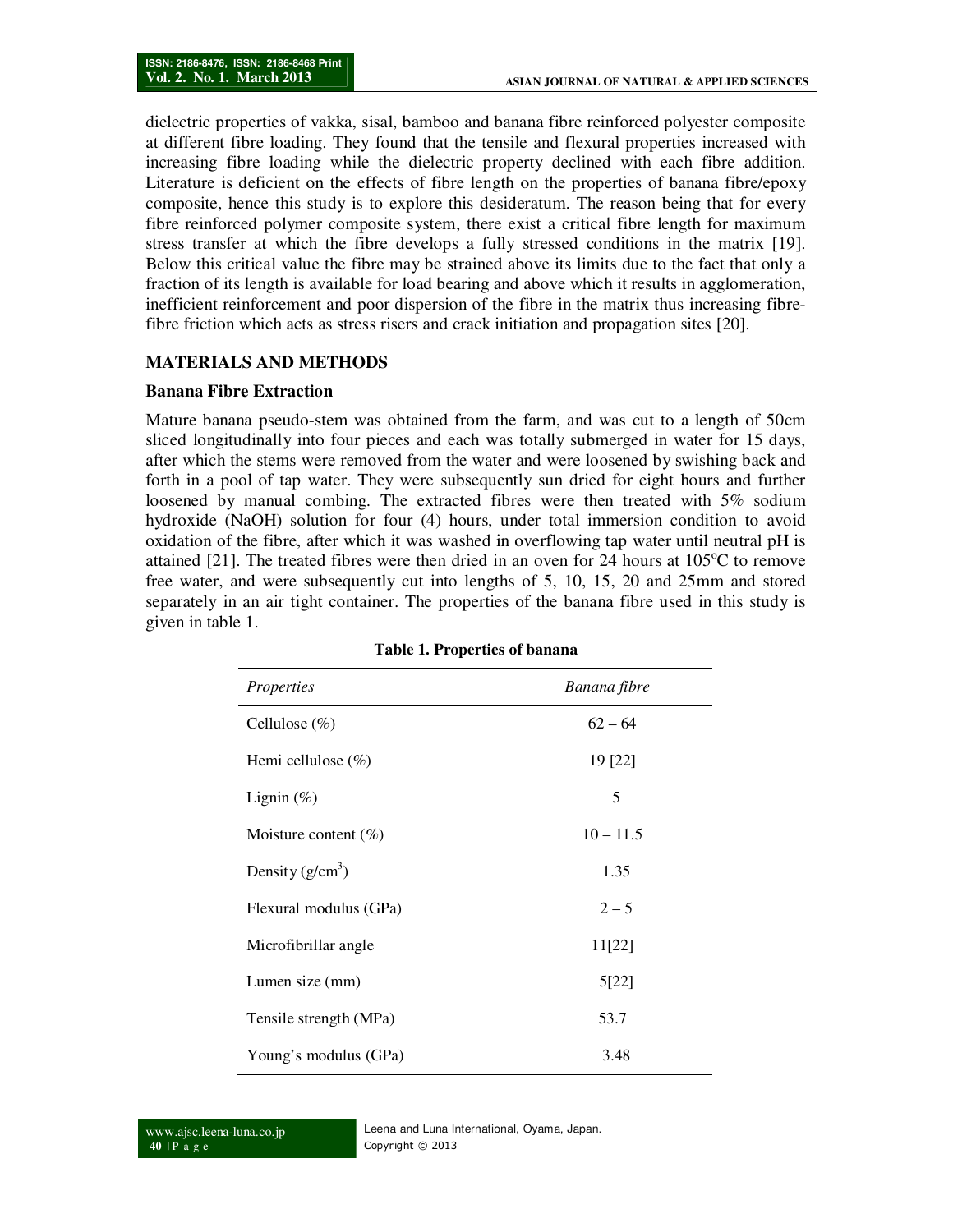## **Epoxy Resin and Other Reagents**

The epoxy resin (LY556), and hardener (HY591) used for this experiment were purchased from a chemical vendor in Jos metropolis, Plateau state, Nigeria in liquid form. The LY556 resin is a bi-functional epoxy resin i.e., diglycidyl ether of biphenyl-A (DGEBA), while HY951 is an aliphatic primary amine, viz., triethylene tetramine ( TETA). Also, Petroleum jelly (debonding agent) was purchased locally from a chemical supplier in Zaria in their usual form.

## **Composite Production**

The composite was made by hand lay-up moulding technique. The de-bonding agent was first applied on the inner surface of a three peice mild steel mould with dimensions 140mm x 80mm x 5mm followed by a pigmented gel coat using a spray gun to give high-quality surface finish. After about 20min, when the gel coat had become tacky, 20g of the fibres were manually laid in the mould randomly. The epoxy resin (mixed in the ratio of 3:2 with hardener) was applied by pouring into the prepared mould, and a hand roller was used to ensure thorough wetting of the reinforcement with the resin, and expel entrapped air. Layers of fibre and matrix formulation were added to obtain a thickness of 3mm. The mould was then closed and the set up was left to cure for 24hrs at room temperature under a load of 50N. The cured composite panels were ejected, trimmed and stored away for subsequent testing from which the test samples were cut out.

## **PHYSICAL PROPERTY TESTS**

The moisture content, density and void content of the composite were determined as follows;

## **Moisture Absorption Test**

The moisture content of the composite samples was determined by using the method of saturated moisture content based on thermo gravimetric principle. The samples were first dried in an oven for 12hrs at a temperature of  $105^{\circ}$ C to ensure total moisture loss after which their masses were measured using balance (Mettler Toledo balance, Model XP603S). The dried samples were the soaked in distilled water at room temperature for 24hrs after which they were removed and droplets of water on their surfaces were mopped with cotton wool and their weights  $(M_{in})$  measured. The samples were then returned to the oven preheated to 105<sup>o</sup>C and were later removed at 1hr interval and weighed until constant weight  $(M_f)$  is attained. The percentage moisture absorption was determined from equation 1 [23];

*Moisture Content* = 
$$
\frac{M_f - M_{in}}{M_{in}} \times 100\%
$$

Where  $M_{in}$  - initial mass (g) and  $M_f$  final mass (g)

## **Density Measurement**

To determine the density, the samples were weighed using a precision balance (Mettler Toledo balance, Model XP603S with a precision of  $\pm 0.001$ g), while the dimensions of the samples were measured using a vernier caliper from which the voulumes were calculated. The density was then calculated from equation 2 as stated below;

Density 
$$
(\rho) = \frac{m}{v}
$$
 2

Where m- mass of the composite (g) and v-volume of the composite  $(cm<sup>3</sup>)$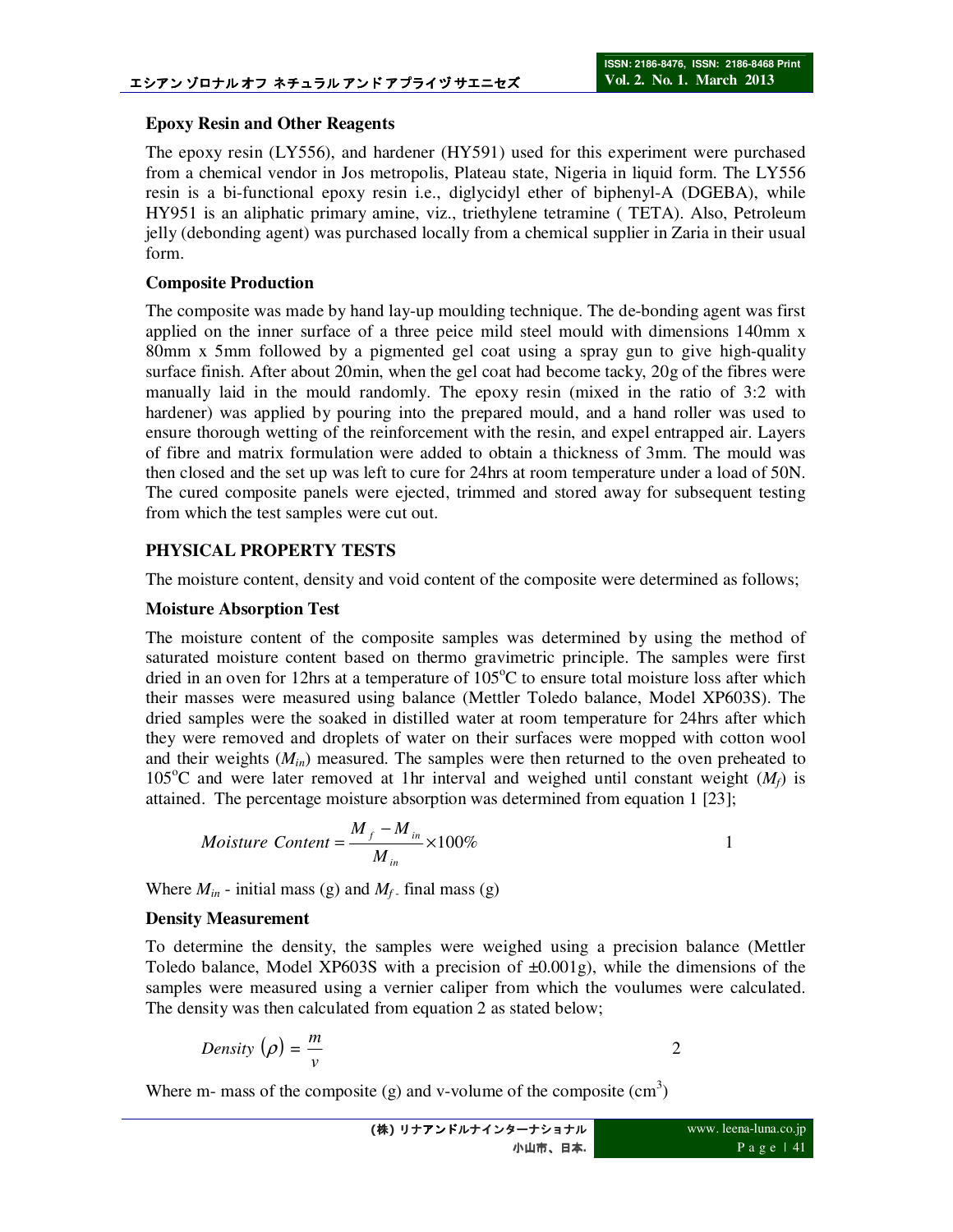## **Determination Composite Void Content**

The void content of the composite was determined from equation 3 as given by Mwaikambo and Ansel, [24];

$$
V_p = 100 - M_d \left[ \frac{r}{d_r} + \frac{g}{d_g} \right]
$$

Where  $V_p$  - void content of the composite (%),  $M_d$  - measured density of the composite (g/cm3),  $r$  - resin content (weight %),  $d_r$  - resin density (g/cm3),  $d_g$  - fibre density (g/cm3) and *g* - fibre content (wt. %). Apparent fibre density was measured using Archimedes' method.

## **MECHANICAL PROPERTY TESTS**

### **Tensile Test**

The test was conducted according to ASTM D638 standard with a gauge length of 25mm, the test were carried out in Hounsfield tensometer Model H12 KW at a cross head speed of 1mm/min. The test piece was mounted and proper gripping was ensured, the test was done and results were recorded on five replicate samples.

### **Compressive Test**

The test was carried out in accordance with ASTM D 695-02a on specimen with a configuration of 5x5x10mm. The test specimens were placed between the plates of the Houngsfield tensometer and compression force was applied. The compression test was carried out at 32<sup>o</sup>C with 28  $\pm$  2% relative humidity on five replicate samples for each test.

### **Impact Test**

The impact strength of the composite panels was carried out using the izod impact testing machine according to ASTM D 256 standard. Samples were tested in replicates of five each at room temperature by a single swing of the pendulum hammer using ATS FAAR impact tester (Model no. 16.1, capacity of 25 joules). The specimen size was 65 x 12.5 x 3mm with depth under notch of 1.2mm.

### **Flexural Test**

Three point bending test was performed in accordance with ASTM D790M test method I, procedure A to measure flexural properties of the composite samples. The samples measured 100x 8x5mm in length with a thickness respectively. In the test the outer rollers were 64mm apart at 0.5mm/min strain rate and five specimens were prepared each for each of the panels with 5, 10, 15, 20, and 25mm fibre lengths.

### **RESULTS AND DISCUSSION**

### **Percentage Moisture Absorption And Density**

Figure 1 shows the percentage of weight gain as a function of fibre length of banana fibre reinforced epoxy composites samples soaked in distilled water for 24hrs at room temperature. From the results of the experiment as depicted in Figure 1, the moisture content increased consistently from 8% for 5mm fibre length to 16% for 25mm fibre length with a corresponding increase in void content of the composite up to 1.43%. The increase in moisture absorption may be attributed to the inability of the matrix material to completely saturate the fibre at higher fibre length which likely facilitated moisture ingress. Therefore, it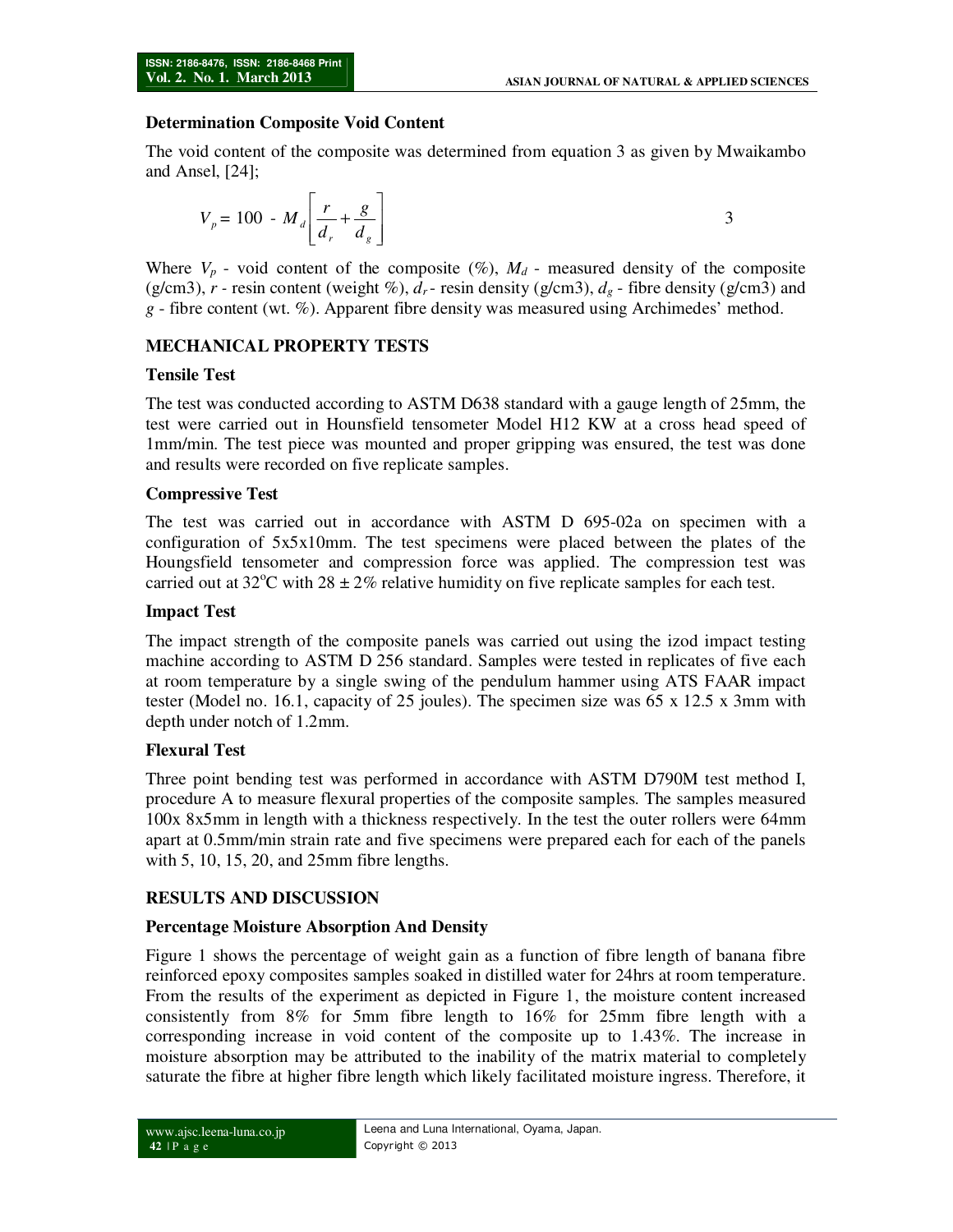can be suggested that short fibre composite are much suitable for applications where moisture is of concern.

Mylsamy and Rajendran [25] observed that more weight gain by plant fibre composites results in more water molecules getting interlocked in the composites. Thus chances are that the water molecules will attack the interface, resulting in debonding of the fibre and the matrix internally in the composite resulting in composite structural failure. Therefore, to reduce water absorption in composites, covalent bonding between fibres and matrix is introduced as exemplified in the work of Abdelmouleh et al., [26]. Hence with increase in porosity as observed here the likely hood of moisture gaining acess to the fibre/matrix interface is there, this may ultimately shorten composite service life. Also, a decrease in composite density from  $1.47c/cm<sup>3</sup>$  to  $1.36g/cm<sup>3</sup>$  for fibre lengths of 5mm and 25mm with increase moisture absorption was observed, suggesting the composite becomes less dense with increase fibre length.



Figure 1. Composite percent Moisture absorption, Density and void content

This may be due to the tendency of longer fibre to entangle and agglomerate and increased fibre-fibre interaction leading to inefficient wetting[27]. This is also confirmed from the void content computed at various fibre lengths which increased from 0.22% to 1.43% at 5mm and 25mm fibre length respectively.

## **Mechanical Properties**

The mechanical properties of natural fibre composite depend on many parameters such as fibre strength, modulus, fibre length and orientation, in addition, to the fibre matrix interfacial bond strength. Fibre matrix interface plays an important role in the composite properties. A good interfacial bond is required for effective stress transfer from the matrix to the fibre. In the present study, replicate banana fibre reinfnorced epoxy composite containing 30%wt of of 5mm, 10mm, 15mm, 20mm, 25mm, fibre length respectively were prepared in accordance with ASTM D638. The samples were tested in uniaxial loading and the composite properties were determined and the results presented in Figures 2 to 5. The dispersion and interfacial adhesion between the hydrophobic matrix and hydrophilic filler are critical factors in determining composite mechanical properties [28, 29].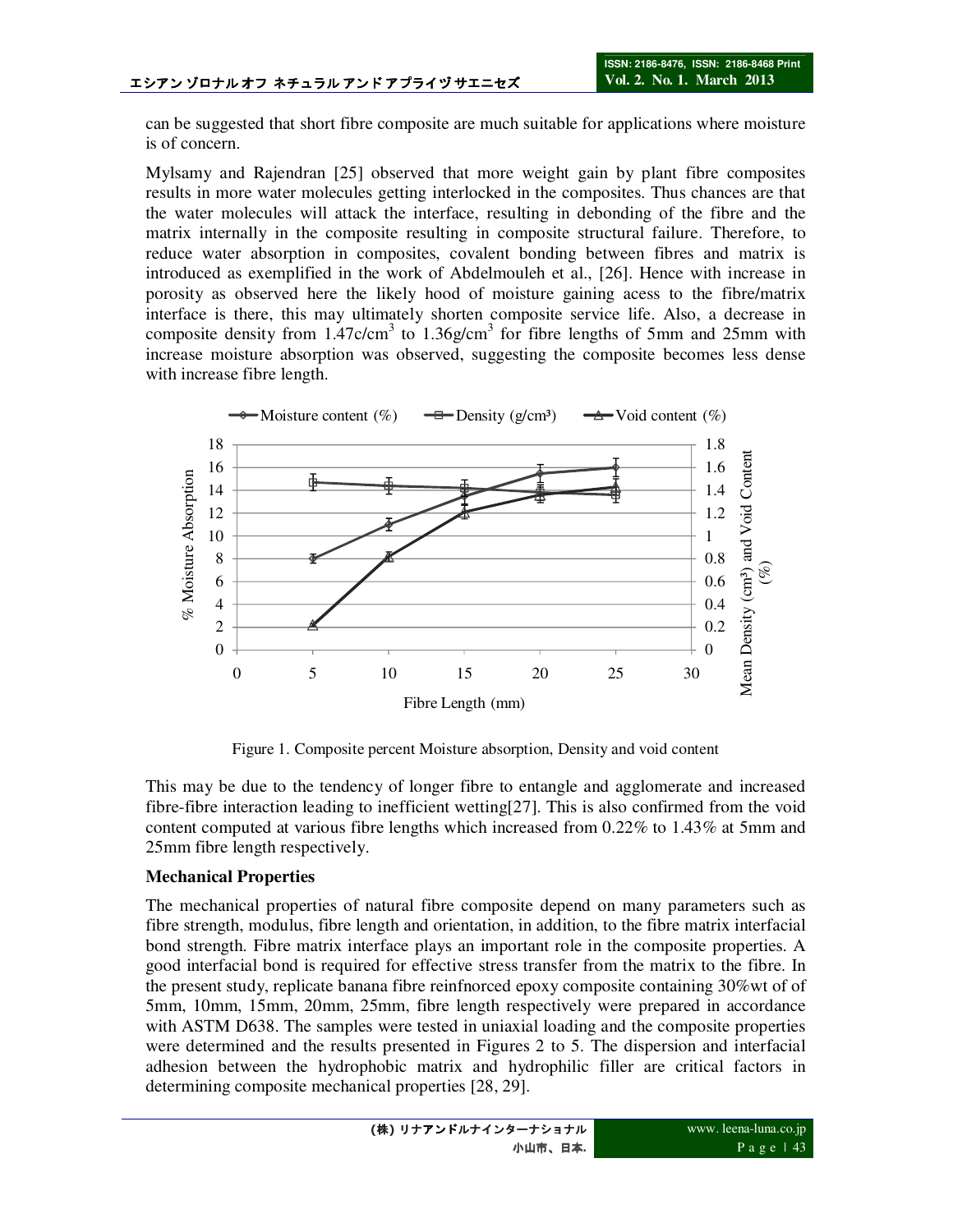#### *Tensile Strength and Percent Elongation*

Figure 2 graphically shows the results of tensile strength and percent elongation under tensile loading condition. As shown, the relationship between the two parameters with increased fibre length follows fairly the same pattern.



Figure 2. Effect of fibre length on mean Tensile strength and Mean % elongation

Mylsamy and Rajendran [25] in their paper observed that the elongation at break of short agave/epoxy composite increased consistently with fibre length between 3mm and10mm. This is in agreement with the result obtained whereby the percentage elongation increased from 2.4% to 5.7% with increased fibre length from 5mm to 15mm respectively. Subsequently, the tensile strength and % elongation decreases with increasing fibre length of up to 25mm. This could be attributed to improper fibre wetting due to increased fibre entanglement with length as well as the possibility of increasing fibre-rich and/or matrix-rich areas within the composite. Generally the tensile properties of composites are markedly improved by adding fibres to a polymer matrix since fibres have much higher strength and stiffness values than those of the matrices [13]. The effect of fibre length on the tensile properties of the banana fibre/epoxy composite was investigated and the tensile strength, tensile modulus and percentage elongation obtained. Mylsamy and Rajendran [25] opined that the tensile strength of the composite is influenced by the strength and modulus of the fibres.



Figure 3. Effect of fibre length on mean Modulus of Elasticity

www.ajsc.leena-luna.co.jp **44** | P a g e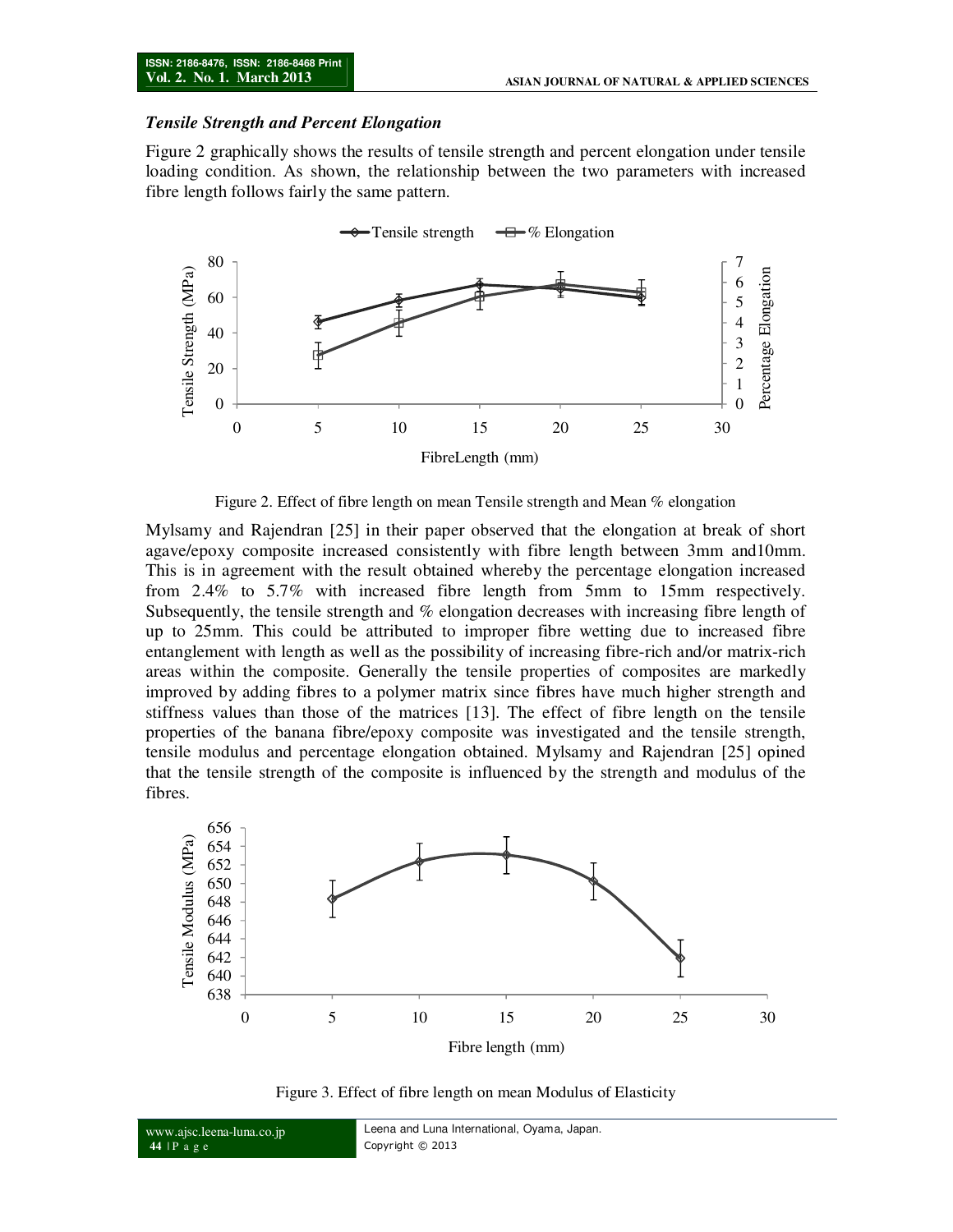## *Young's Modulus*

The young's modulus gives the relationship between stress and strain in a material which is a measure of the rigidity of a material [30]. Figure 3 gives the Young's modulus (YM) of the banana fibre/epoxy composite. It can be seen that the YM increases as the fibre length is increased and reached a maximum of 653.06MPa at 15mm fibre length, then falls to 641.93 MPa at 25mm fibre length. This may be attributed to the strong stress fields developed at the ends of the fibres in the composite beyond 15mm fibre length which made the composite samples less tough [26] and shorter fibre are said to move to optimized position in a composite than longer fibre [15].

## *Compressive strength*

A Compression test is a method for determining the behaviour of materials under compressive load. During the test, the specimen is compressed, and deformation versus the applied load is recorded. In compression, it is usually known that the ultimate compressive strength of the composite is mainly dependent on the strength of the matrix and the extent of fibre/matrix adhesion [25  $\&$  31]. The compressive strength of banana/fibre epoxy composite was enhanced with increasing the fibre length (Figure 4) with the highest compressive strength (212.56 MPa) achieved with fibre length of 25mm. This result is consistent with what El-Tayeb [31] and Mylsamy & Rajendran, [25] obtained in sugar cane fibre/polyester and short Agave fibre reinforced epoxy composites respectively. Bos et al., [1] on the other hand concluded that the compressive strength of the composites is influenced by the strength and modulus of the fibre. Composite specimens, usually under compression, fail by a combination of shear and compression. When fibre buckles, the matrix–fibre interface may fracture in shear and lead to ultimate failure [31].



Figure 4. Effect of fibre length on mean Compressive Strength

## *Impact Energy*

The total energy dissipated in the composite before final failure occurs is a measure of its impact resistance. The impact strength of composites is governed mainly by two factors: first, the capability of the filler to absorb energy that can stop crack propagation and second, poor interfacial bonding which induces micro-spaces between the filler and the matrix, resulting in easy crack propagation [28].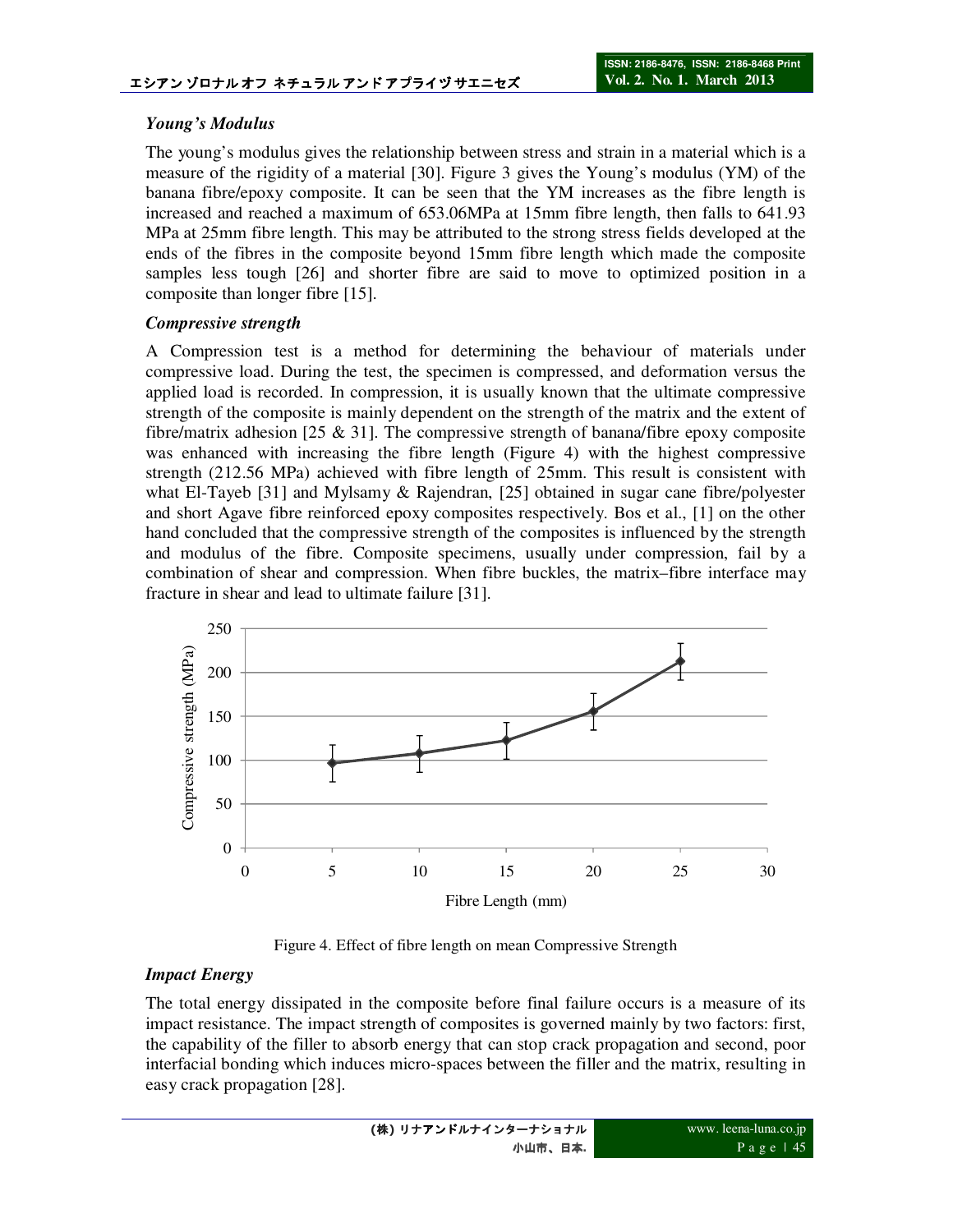Also, Corrales et al. [32] in their study on chemical modification of jute fibre showed that the impact properties of short fibre reinforced composites depends on the interfacial properties of the matrix and fibres, aspect ratio, length, distribution and orientation of the fibre. Mylsamy and Rajendran, [25] had opined that the impact strength of plant fibre composites can only be improved by decreasing the fibre length and by increasing the friction stress between the fibre and the matrix.



Figure 5. Effect of fibre length on mean Impact energy

Dhakal et al., [33] identified major micro failure mechanisms operating during impact loading of plant fibre composites to include initiation and propagation of matrix cracking, fibre–matrix debonding, fibre pullout and the fibre breakage. In the current study as presented in Figure 5, the impact strength decreases from 80J to 40J with an increase in fibre length upto 25mm which confirms Mylsamy and Rajendran [25] assertion.

### *Flexural Strength*

As shown in Figure 6, the flexural strength and modulus of the composite increased proportionally with fibre length reaching a maximum of 90 MPa and 2.7 GPa respectively at 25mm fibre length. This result is in agreement with that obtained by Jang & Han [34] in functionally graded glass fibre mat reinforced poly (methyl methacrylate) compounds. Joseph et al, [35] attributed the increase in the flexural strength and modulus to the increasing fibreto-fibre contact when the fibres were impregnated. This suggests that for applications where the flexural rigidity is required, composite fabricated from longer fibre length is desirable.



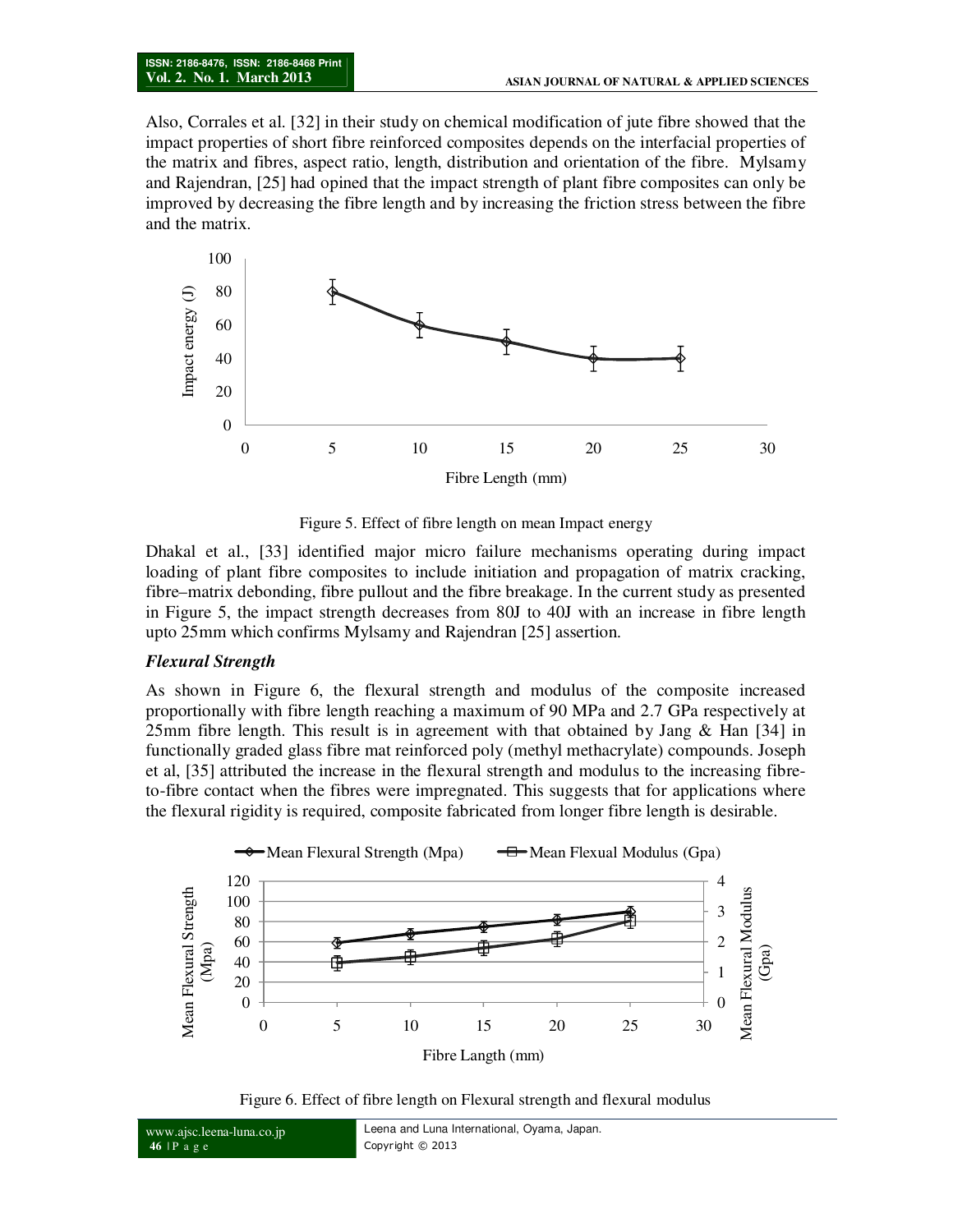## **CONCLUSIONS**

From this study it has been demonstrated that the fibre length affects composite mechanical and physical properties with critical fibre length recorded at 15mm. Therefore the following conclusions can be drawn;

- 1. The percentage moisture absorption and void content increases with increase fibre length at constant fibre loading of 30%wt while there was a decline in composite density.
- 2. The tensile strength, tensile modulus and percentage elongation of the composite attained a maximum in composite fabricated from 15mm fibre length.
- 3. The compressive strength increases whereas the impact energy decreased with increasing fibre length.
- 4. The mean flexural strength and modulus of the composite increased with increasing fibre length up to 25mm.

## **REFERENCES**

- [1] Bos, H. L., Molenveld, K. & Teunissen, W. (2004). Compressive behaviour of unidirectional flax fibre reinforced composites. *J Mater Science, 39*: 2159–68.
- [2] Placet, V. (2009). Characterization of the thermo-mechanical behaviour of Hemp fibres intended for the manufacture of high performance composites *Composites: Part A, 40*: 1111-1118.
- [3] Gowda, T. M., Naidu, A.C.B. & Chhaya, R. (1999). Some mechanical properties of untreated jute fabric-reinforced polyester *Composites Composites: Part, A* 30: 277– 284
- [4] Shibata, S. Cao. Y & Fukumoto, I. (2006). Lightweight laminate composites made from kenaf and polypropylene fibres *Polymer Testing, 25*: 142–148.
- [5] Cheung, H., Ho, M., Lau, K., Cardona, F. & Hui, D. (2009). Natural fibre-reinforced composites for bioengineering and environmental engineering applications *Composites: Part B, 40*: 655–663.
- [6] Haque, M. M., Hasan, M., Islam, M. S. & Ali, M. E. (2009). Physico-mechanical properties of chemically treated palm and coir fibre reinforced polypropylene composite *Bioresource Technology, 100*: 4903-4906.
- [7] Ragoubi, M., Bienaime, D., Molina, S., George, B. & Merlin, A. (2010). Impact of corona treated hemp fibres onto mechanical properties of polypropylene composite made thereof, *Industrial crop and products, 31*: 344-349.
- [8] Duchemin, B. J.C., Newmanb, R. H. & Staiger, M. P. (2009). Structure–property relationship of all-cellulose composites *Composites Science and Technology, 69*: 1225–1230.
- [9] Alix, A., Maris, S. & Lebrun, L. (2008). Bio composite materials from flax plants: Preparation and properties. *Composite: Part A, 39*: 1793-1801.
- [10] John, M.J., Bellman, C. & Anadjiwala, R. D. (2010). Kenaf-polypropylene composite: Effect of amphilic coupling agent on surface properties of fibres and composites. *Carbohydrate Polymers, 82*: 549-554.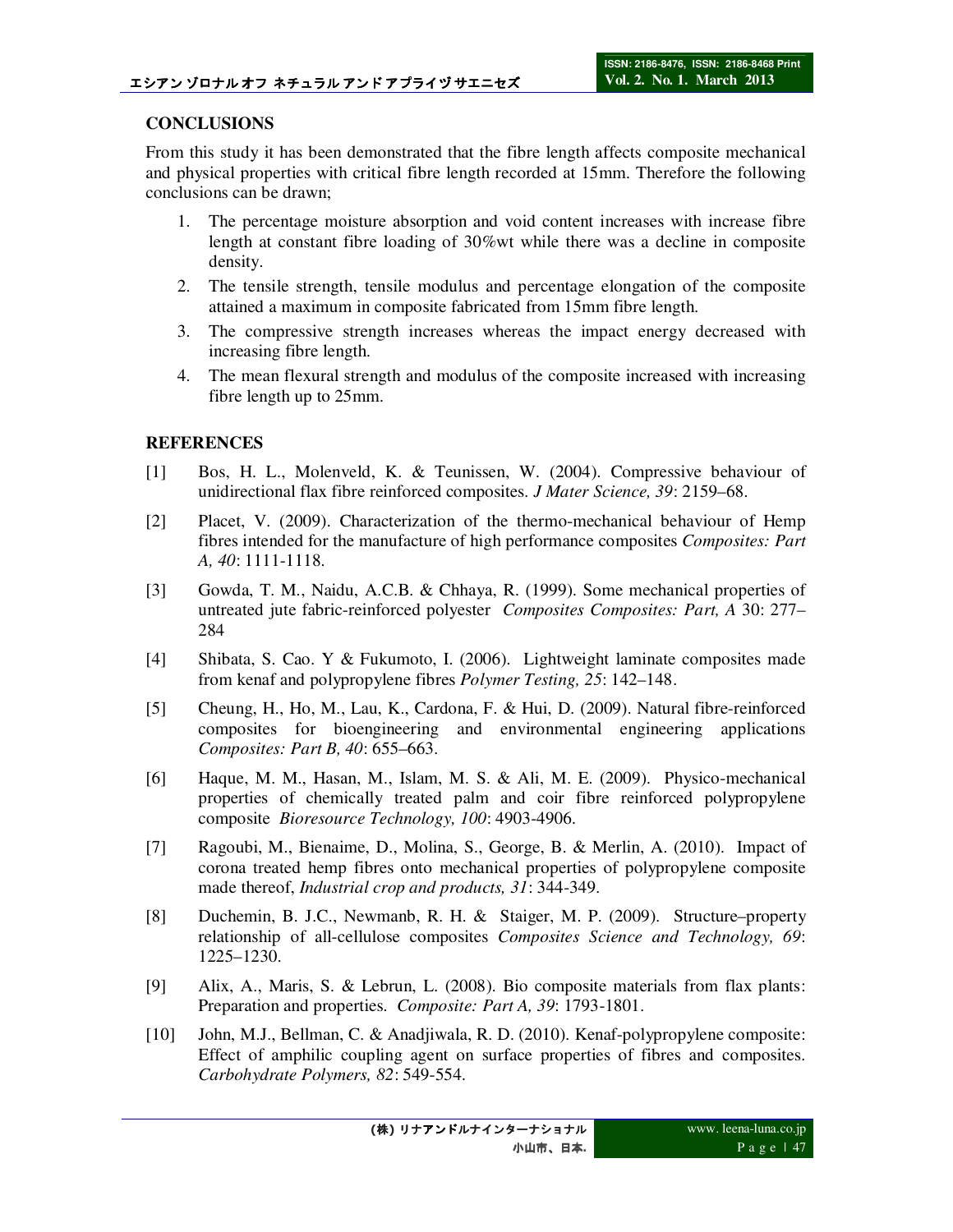- [11] Wei, W. & Gu, H. (2009). Characterisation and utilization of natural fibres composites. *Material Design, 30*: 2741-44.
- [12] De Rosa, I. M. & Kenny, J. M. (2010). Maniruzzaman M., Moniruzzaman M., Monti M., Puglia D., Santulli C. and Sarasini F. Effect of chemical treatments on the mechanical and thermal behaviour of Okra (*abelmoschus esculentus*) fibres *Composite science and Technology.* http://dx.doi.org/10.1016/j.compscitech.2010.11.023
- [13] Ku H., Wang H., Pattarachaiyakoop, N. & Trada, M. (2011). A review on the tensile properties of natural fibre reinforced polymer composites *Composites: Part B, 42*: 856–873.
- [14] Raya, D., Sarkar, B. K., Rana, A. K. & Bose, N. R. (2001). The mechanical properties of vinylester resin matrix composites reinforced with alkali-treated jute fibres *Composites: Part A, 32*: 119–127.
- [15] Shibata, S., Cao, Y. & Fukumoto, I. (2005). Press forming of short natural fiberreinforced biodegradable resin: Effects of fiber volume and length on flexural properties *Polymer Testing, 24*:1005–1011.
- [16] Liu, H., Wu, Q. & Zhang, Q. (2009). Preparation and properties of banana-reinforced composites based on high density polyethylene (HDPE)/Nylon-6 blends *Bioresource Technology, 100*: 6088-6097.
- [17] Sapuan, S. M., Leenie, A., Harimi, M. & Beng, Y. K. (2006). Mechanical properties of woven banana fibre reinforced epoxy composites. *Material and Design, 27*: 689- 693.
- [18] Rao, K. M. M., Rao, K. M. & Prasad, A. V. R. (2010). Fabrication and testing of natural fibre composites: Vakka, sisal, bamboo and banana. *Material Design, 31*: 508- 513.
- [19] Beg, M. D. H. & Pickering, K. L. (2008). Mechanical performance of Kraft fibre reinforced polypropylene composites: Influence of fibre length, fibre beating and hygrothermal ageing *Composites: Part A, 39*: 1748–1755.
- [20] Nando, G. B. & Gupta, B. R. (1996). *Short-fibre thermoplastic elastomer composites*. Short Fibre Polymer Composites, ed. J.R.White. Cambridge: Woodland Publishing.
- [21] Ajayi, J. O., Bello, K. A. & Yusuf, S. D. (2000). Influence of Retting media on the Physical Properties of Bast Fibres, *J. Chemical Society of Nigeria, 25*: 112-5.
- [22] Venkateshwaran, N., Elayaperumal, A. & Sathiya, G. K. (2012). Prediction of tensile properties of hybrid-natural fiber composites *Composites: Part B, 43*:793–796.
- [23] Jeffrey, W. (2006). *Physical and Mechanical Properties of Composites*. Being a PhD thesis presented to the Academic faculty, Geogia institute of technology.
- [24] Mwaikambo, L.Y., Ansell, & Hemp, M.P. (2003). fibre reinforced cashew nut shell liquid composites *Composites Science and Technology, 63*:1297–1305.
- [25] Mylsamy, M. & Rajendran, I. (2011). Influence of alkali treatment and fibre length on mechanical properties of short Agave fibre reinforced epoxy composites, *Materials and Design, 32*: 4629–4640.